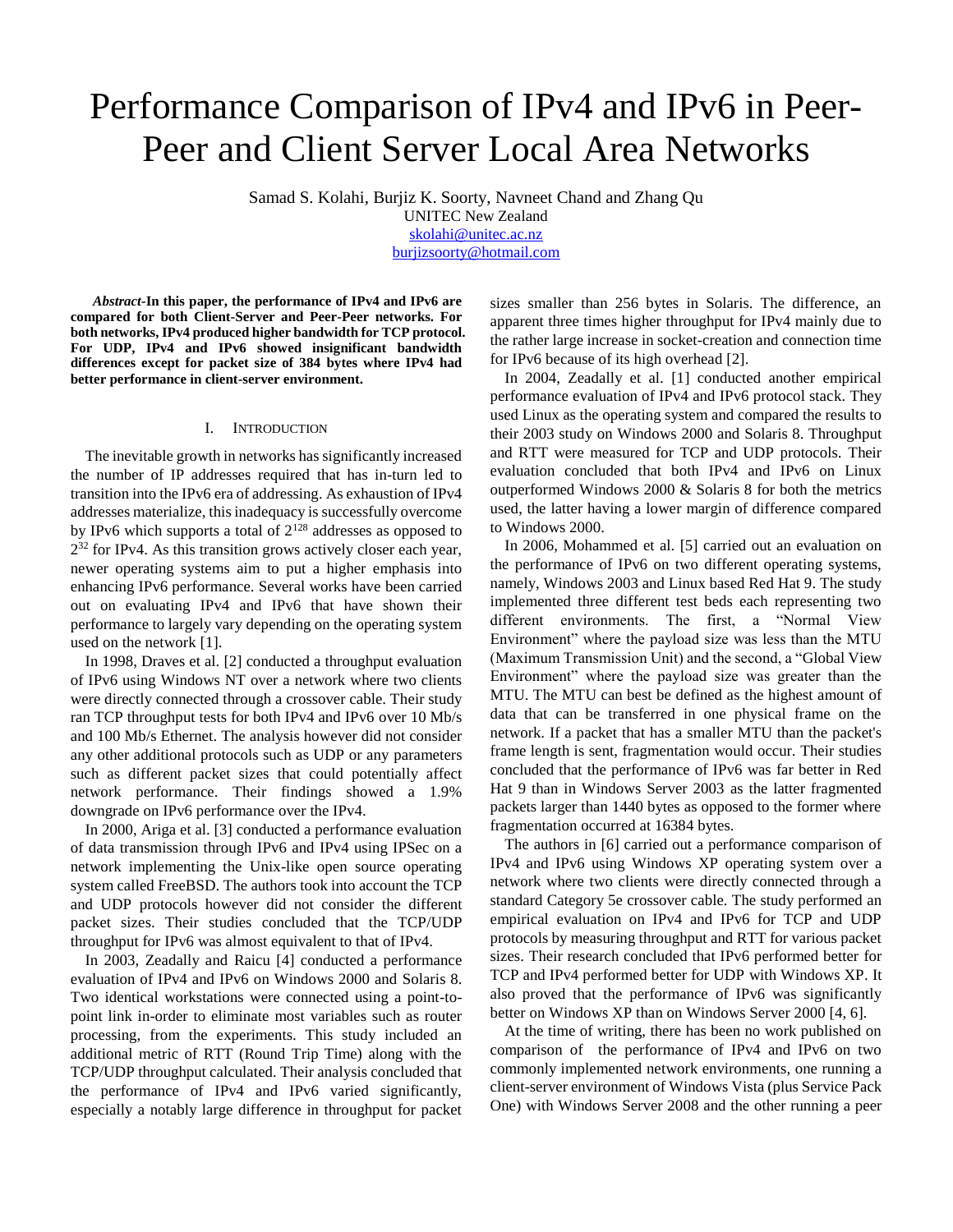to peer network of Windows Vista (plus Service Pack One). The former being commonly implemented in large corporate networks and the latter a popular setup in small branch offices. The IPv4 and IPv6 evaluation incorporates different parameters that affect network performance. Those parameters study the throughput and round trip time of TCP and UDP on a range of packet sizes varying from 128 to 1408 bytes.

The organization of this paper is as follows. In the next section the network setup is discussed. Section three covers information regarding the data generating and traffic measurement tool. Section four covers the results and the last sections include the conclusion, future works and acknowledgments followed by the references.

# II. NETWORK SETUP

The hardware benchmark comprised of an Intel® Core™ 2 Duo 6300 1.87 GHz processor with 2.00 GB RAM and an Intel Pro/100 S Desktop Adapter NIC and a Western Digital Caviar SE 160 GB hard-drive on the two workstations.



Figure 1: Network Test-Bed

The proposed network test-bed was setup through a direct connection via standard fast Ethernet Category 5e cabling between two workstations, as shown in figure 1. This was done in order to calculate the raw throughput and RTT without the use of a hub, switch or a router that could create latency and degrade the actual speed of the network. It was also done so as to maintain consistency with similar research shown in the past.

A client and a server were connected through a Category 5e crossover cable in TIA/EIA 568-B wiring thereby maintaining global industrial networking standards for use over 100Base-TX. Workstation one operated as the server which generated packets and Workstation two operated as the client assigned to receiving the data.

### III. DATA GENERATION AND TRAFFIC MEASUREMENT TOOL

IP Traffic [7] was selected as the traffic generating and measurement tool for its compatibility with Windows, and for its powerful analysis of a wide range of quality of service parameters to acquire accurate results. IP Traffic has extensively been used for researches including performance evaluation of network security [8] and impact of encryption effects on network performance [9].

The TCP and UDP throughput and RTT were measured for IPv4 and IPv6 for various packet sizes. The range of packet sizes varied from 128 to 1408 bytes over the two network environments.

This evaluation methodology comprised of performing 40 test runs for every protocol individually (TCP and UDP) and for each specific packet size (128 to 1408 bytes) in-order to get rid of any inconsistencies shown in the results. One run included sending 1 million packets of one particular packet size and protocol. The results were then averaged and a standard deviation of results was recorded.





Figure 2: TCP Throughput Comparison for IPv4 and IPv6 on Peer-to-Peer vs. Client-Server

Figure 2 shows the TCP throughput of IPv4 and IPv6 on a peer-to-peer network and client server. On client-server, throughput with IPv4 is the highest throughout all packet sizes however IPv6 throughput is largely the lowest on most packet sizes. On the peer-to-peer network, throughput with IPv4 again is higher on all packet sizes than the throughput observed with IPv6.

Comparing the client-server to the peer to peer network, as depicted, the performance for IPv4 and IPv6 both seem slightly higher on the peer to peer network. This is mainly due to the absence of server applications such as DNS, Active Directory Domain Services and DHCP that utilize a small margin of bandwidth thereby compromising overall throughput rate. Throughput on a peer to peer network however would experience a drop in bandwidth with the increase in nodes, something which wouldn't occur on a client-server environment [4].

Figure 3 shows the UDP throughput of IPv4 and IPv6 on a peer-to-peer network and client-server network. On both the network environments the difference in IPv4 and IPv6 throughput remain largely insignificant with the highest difference at packet size 384 bytes where throughput for IPv4 on client-server is the highest and throughput for IPv6 the lowest. Results reveal IPv4 to perform better than IPv6 for client server however that difference is by far insignificant as depicted in figure 3.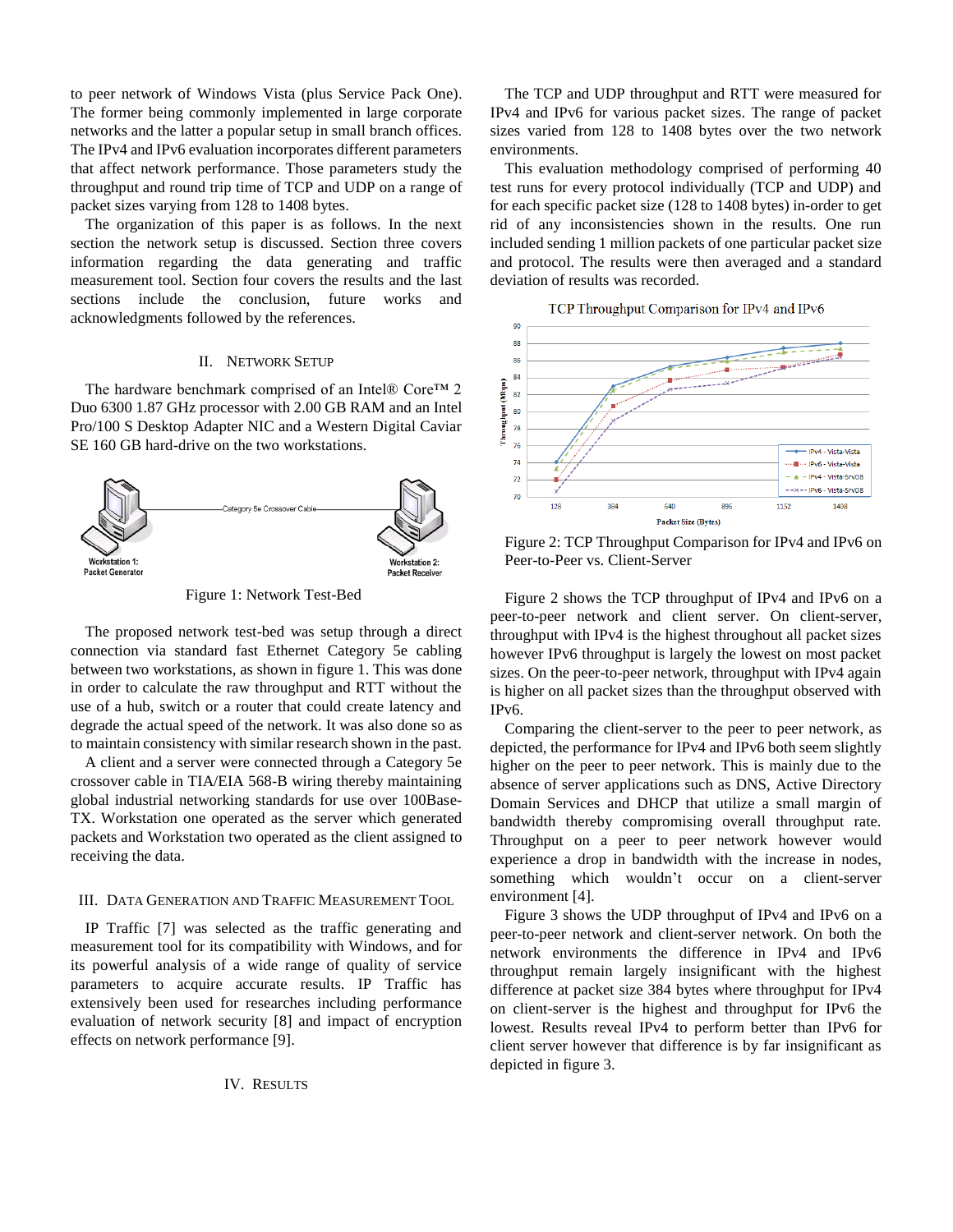

Figure 3: UDP Throughput Comparison for IPv4 and IPv6 on Peer-to-Peer vs. Client-Server.

The Peer to Peer results showed TCP throughput to be higher on IPv4 than on IPv6 with a maximum difference of 2.34 Mbps at a 2.74% increase in IPv4 for packet size 1152 bytes(87.48 Mbps for IPv4 vs. 85.27 Mbps for IPv6). UDP throughput was slightly higher on IPv4 than on IPv6 with a maximum difference of 4.16 Mbps at a 6.01% increase in IPv4 for packet size 384 bytes (73.29 Mbps for IPv4 vs. 69.13 Mbps for IPv6).

The Client Server results showed TCP throughput to be higher on IPv4 with a maximum difference of 3.65 Mbps at a 4.62% increase in IPv4 for packet size 384 bytes(82.56 Mbps for IPv4 vs. 78.91 Mbps for IPv6). UDP results showed an insignificant difference on IPv4 and IPv6 however UDP throughput was marginally higher on IPv4 with a maximum difference of 8.39 Mbps at 12.92% increase in IPv4 for packet size 384 bytes (73.31 Mbps for IPv4 vs. 64.92 Mbps for IPv6).

Comparing the two networks, IPv4 and IPv6, both resulted in better TCP throughput on the peer to peer network than on the client-server. For the lowest packet size of 128 bytes the peer to peer network showed a 0.79 Mbps at 1.07% increase in IPv4 throughput from the client-server network (74.1 Mbps for peerpeer vs. 73.31 Mbps for client-server) and a 1.34 Mbps at 1.89% increase in IPv6 throughput from client-server network (71.96 Mbps for peer-peer vs. 70.62 Mbps for client server). For the highest packet size of 1408 bytes the peer to peer network showed a 0.61 Mbps at 0.69% increase in IPv4 throughput (88.05 Mbps for peer-peer vs. 87.44 Mbps for client server) and a 0.38 Mbps at 1.89% increase in IPv6 throughput from the client-server network (86.77 Mbps for peer-peer vs. 86.39 Mbps for client server). In terms of UDP throughput for IPv6, the Windows peer to peer network performed marginally better than the client-server network with a 4.21 Mbps at a 6.48% maximum increase noticed at the packet size of 384 bytes (69.13 Mbps for peer-peer vs. 64.92 Mbps for client-server). UDP throughput for IPv4 resulted with the peer to peer network performing approximately equal to the throughput produced for the client-server network with a 1.19 Mbps at a 1.62% maximum increase noticed at the packet size of 384 bytes

(73.29 Mbps for peer-peer vs. 73.31 Mbps for client-server). Overall UDP throughput however was by far insignificant on both networks.

The gain in TCP and UDP throughput as packet size increase is likely to the amortization of overheads associated with larger user packet sizes (larger user payloads) [3]. Both network environments recorded IPv4 throughput to be higher than IPv6 for TCP. This is mainly due to IPv6 having a relatively larger overhead and increased address space to IPv4 [3]. Similarly because UDP does not use any form of error correction and due to it being a connectionless protocol it thereby explains the insignificant difference in throughput noticed between IPv4 and IPv6 on UDP.

The standard deviation for the above throughput results are recorded in Table 1.

TABLE I STANDARD DEVIATION FOR THROUGHPUT

| <u> 811 THURBEAU DEAN I SAN ITALIAN DI BILIMONIS DI BILIMONIS DI BILIMONIS DI BILIMONIS DI BILIMONIS DI BILIMONIS </u> |            |                  |      |      |               |      |            |                  |  |  |  |  |
|------------------------------------------------------------------------------------------------------------------------|------------|------------------|------|------|---------------|------|------------|------------------|--|--|--|--|
| Packet<br>size                                                                                                         | Windows    |                  |      |      | Windows       |      |            |                  |  |  |  |  |
|                                                                                                                        | Peer-Peer  |                  |      |      | Client-Server |      |            |                  |  |  |  |  |
| <b>Bytes</b>                                                                                                           | <b>TCP</b> |                  | UDP  |      | <b>TCP</b>    |      | <b>UDP</b> |                  |  |  |  |  |
|                                                                                                                        | IPv4       | IP <sub>v6</sub> | IPv4 | IPv6 | IPv4          | IPv6 | IPv4       | IP <sub>v6</sub> |  |  |  |  |
| 128                                                                                                                    | 1.97       | 3.85             | 0.43 | 0.46 | 2.55          | 2.48 | 0.43       | 0.52             |  |  |  |  |
| 384                                                                                                                    | 1.35       | 2.13             | 1.06 | 1.5  | 0.91          | 1.09 | 1.3        | 0.78             |  |  |  |  |
| 640                                                                                                                    | 1.13       | 1.7              | 0.54 | 0.71 | 1.11          | 0.8  | 0.73       | 0.46             |  |  |  |  |
| 896                                                                                                                    | 0.99       | 1.99             | 0.97 | 0.34 | 0.69          | 0.56 | 0.73       | 0.6              |  |  |  |  |
| 1152                                                                                                                   | 0.81       | 0.64             | 0.67 | 0.55 | 0.56          | 0.45 | 0.29       | 0.74             |  |  |  |  |
| 1408                                                                                                                   | 0.79       | 0.4              | 0.38 | 0.38 | 0.42          | 0.43 | 0.65       | 0.53             |  |  |  |  |

Figure 4 shows the TCP Round Trip Time for IPv4 and IPv6 on the peer-to-peer network and client-server networks. The TCP results show a gain in delay for IPv4 and IPv6 with the increase in each packet size.

As seen in the figure, IPv6 has a slightly higher delay than IPv4 on the client-server network whereas IPv4 has a higher delay than IPv6 on the peer to peer network. The highest point of difference between IPv4 and IPv6 for client-server network stands at the packet size of 1408 bytes where IPv4 has a lower delay rate by 1.03 ms at 3.55% compared to IPv6 (28.97 ms for IPv4 vs. 30 ms for IPv6). The highest point of difference between IPv4 and IPv6 for peer-to-peer network stands at the packet size of 640 bytes where IPv6 has a lower delay rate by 2.27 ms at 6.03% compared to IPv4 (37.6 ms for IPv4 vs. 35.3 ms for IPv6).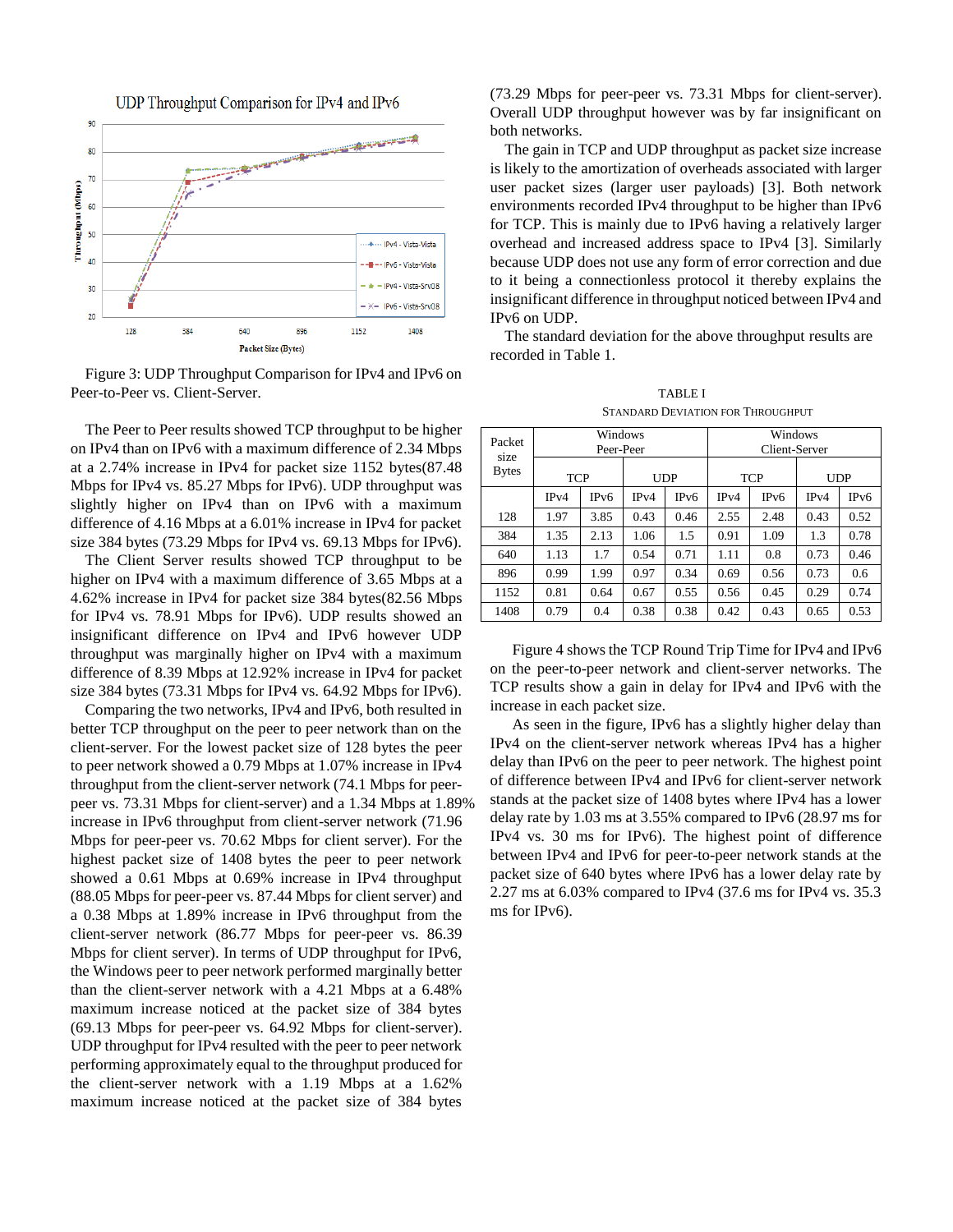



Figure 4: RTT Comparison of TCP for IPv4 and IPv6 on Peer-to-Peer vs. Client-Server

Comparing the two client-server environments, as depicted, the RTT for TCP is lowest client-server for IPv4. IPv4 resulted in a significantly lower delay rate on the client-server network than on the peer to peer network with the maximum difference of 12.6 ms at 30.31% noticed at the packet size of 1408 bytes (41.57 ms for peer-peer vs. 28.97 ms for client-server). IPv6 also resulted in a significantly lower delay rate on the clientserver network than on the peer to peer network with the maximum difference of 9.03 ms at 23.13% noticed at the packet size of 1408 bytes (39.03 ms for peer-peer vs. 30 ms for clientserver).

Figure 5 shows the UDP Round Trip Time for IPv4 and IPv6 on client-server network and peer-to-peer network. The UDP results once again portray a gain in delay for IPv4 and IPv6 as each packet size increases methodically. The UDP Round Trip Time for IPv4 and IPv6 appear significantly close. IPv6 however, interestingly enough has a marginally lower delay rate this time as by average RTT is slightly lower on IPv6 than on IPv4 for packet sizes 384-640.

The highest point of difference stands at packet size 384 bytes where IPv6 has a lower delay rate by 12.57 ms at 92.56% compared to IPv4 on the client-server network (13.58 ms for IPv4 vs. 1.18 ms for IPv6) and a lower delay rate by 11.85 ms at 83.86% compared to IPv4 on the peer to peer network (14.43 ms for IPv4 vs. 2.28 ms for IPv6).

Comparing the network environments, as depicted, the RTT for UDP is lowest on Windows client-server with IPv6 however this difference is largely insignificant. Similar to the RTT for TCP IPv4 where client server performed better, RTT results for UDP show IPv4 having a slightly lower delay rate on clientserver than on the peer-to-peer network.





Figure 5: RTT Comparison of UDP for IPv4 and IPv6 on Peer-to-Peer vs. Client-Server

Similarly the RTT for TCP IPv6 client-server performed better, RTT for UDP IPv6 also showed a slightly lower delay rate on client-server than on the peer-to-peer network and this margin of difference decreased as packet sizes increased.

The standard deviation for the above RTT results is recorded in Table 2:

# TABLE II STANDARD DEVIATION FOR RTT

| Packet<br>size | Windows<br>Peer-Peer |      |      |      | Windows<br>Client-Server |          |      |                  |
|----------------|----------------------|------|------|------|--------------------------|----------|------|------------------|
| (Bytes)        | <b>TCP</b>           |      | UDP  |      | <b>TCP</b>               |          | UDP  |                  |
|                | IPv4                 | IPv6 | IPv4 | IPv6 | IPv4                     | IPv6     | IPv4 | IP <sub>v6</sub> |
| 128            | 1.14                 | 2.78 | 0.08 | 0.15 | 0.69                     | 0.73     | 0.09 | 0.04             |
| 384            | 2.99                 | 1.95 | 1.33 | 1.26 | 0.42                     | 0.04     | 1.91 | $\Omega$         |
| 640            | 2.67                 | 3.33 | 0.4  | 0.73 | 0.25                     | 0.09     | 0.38 | 0.51             |
| 896            | 3.07                 | 3.57 | 0.18 | 0.5  | 0.15                     | 0.43     | 0.17 | 0.05             |
| 1152           | 3.91                 | 0.37 | 0.24 | 0.05 | 0.12                     | $\Omega$ | 0.02 | 0.05             |
| 1408           | 3.96                 | 0.15 | 0.33 | 0.11 | 0.5                      | 0.07     | 0.01 | 0.09             |

The gain in delay with the increase in each packet size is

likely due to the amortization of overheads associated with larger packet sizes (larger user payloads) thus higher transmission time. RTT was slightly lower with TCP in IPv6. This is possibly since IPv6 has a simplified although relatively larger header compared to IPv4 and is likely also due to the much increased throughput produced on IPv4. Similarly because UDP does not use any form of error correction and due to it being a connectionless protocol it thereby explains the insignificant difference noticed between IPv4 and IPv6 on UDP.

#### V. CONCLUSION